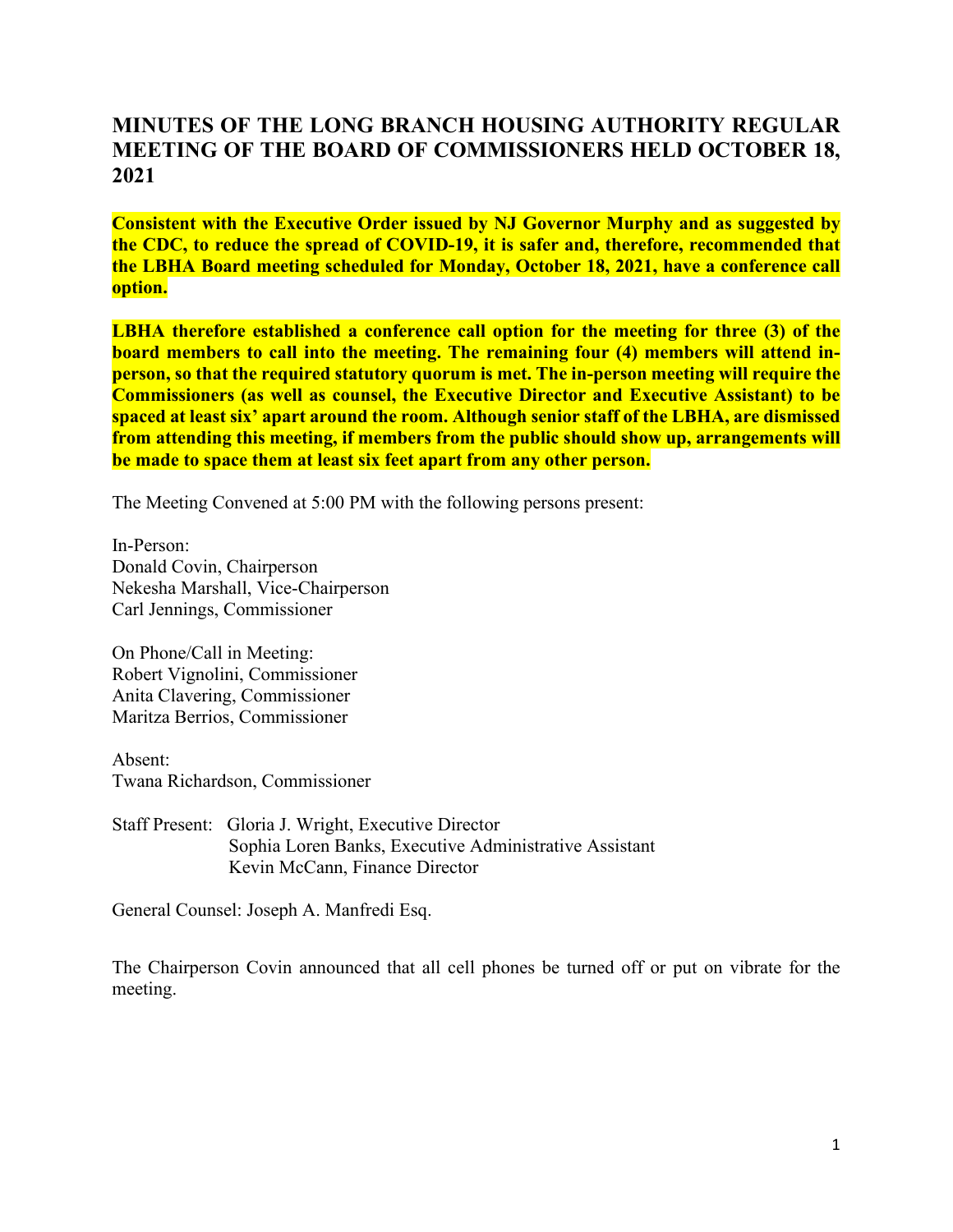# **CALL TO ORDER - BOARD ANNOUNCEMENT: (READ BY ATTORNEY JOSEPH MANFREDI)**

In accordance with the Local Public Meetings Act of 1975 and as amended, advanced notice of the meeting including the agenda, was sent to the Local Newspapers, delivered to the City Clerk's Office, posted on the Long Branch Housing Authority Web Site, and posted at all Long Branch Housing Authority Offices at least (48 hours prior to the convening of the meeting).

# **CHAIRPERSON COVIN LED THE SALUTE TO THE FLAG**

Gloria J Wright, Executive Director opened the meeting with Roll Call. Commissioners present and absent are listed above.

## **ADOPTION OF THE PUBLIC SESSION MINUTES OF THE REGULAR MEETING OF OCTOBER 18, 2021**

Commissioner Vignolini made a motion to approve and accept the minutes of the public session of the regular meeting held October 18, 2021, second by Vice-Chairperson Marshall.

Roll Call Vote Taken: Ayes, Commissioners Vignolini, Clavering, Berrios, Vice-Chairperson Marshall, and Chairperson Covin.

Opposed, None Abstain, Commissioner Jennings Absent, Commissioner Richardson Motion, Carried

# **EXECUTIVE DIRECTORS REPORT:**

Executive Director Wright provided the board with relevant activities and news for the month of September 2021. Executive Director Wright outlined and summarized the Executive Director's Report provided to the Board.

#### **No public present.**

# **Resolution 10-01-2021 - Resolution approving the list of bills for September 2021, and authorizing the payment of bills**

Vice-Chairperson Marshall stated that finance committee has reviewed the List of bills with the Finance Department and that all questions have been satisfied. Vice-Chairperson Marshall requested a motion to accept and approve Resolution 10-01-2021 the List of Bills in the amount of **\$1,708,102.12**, seconded by Commissioner Jennings.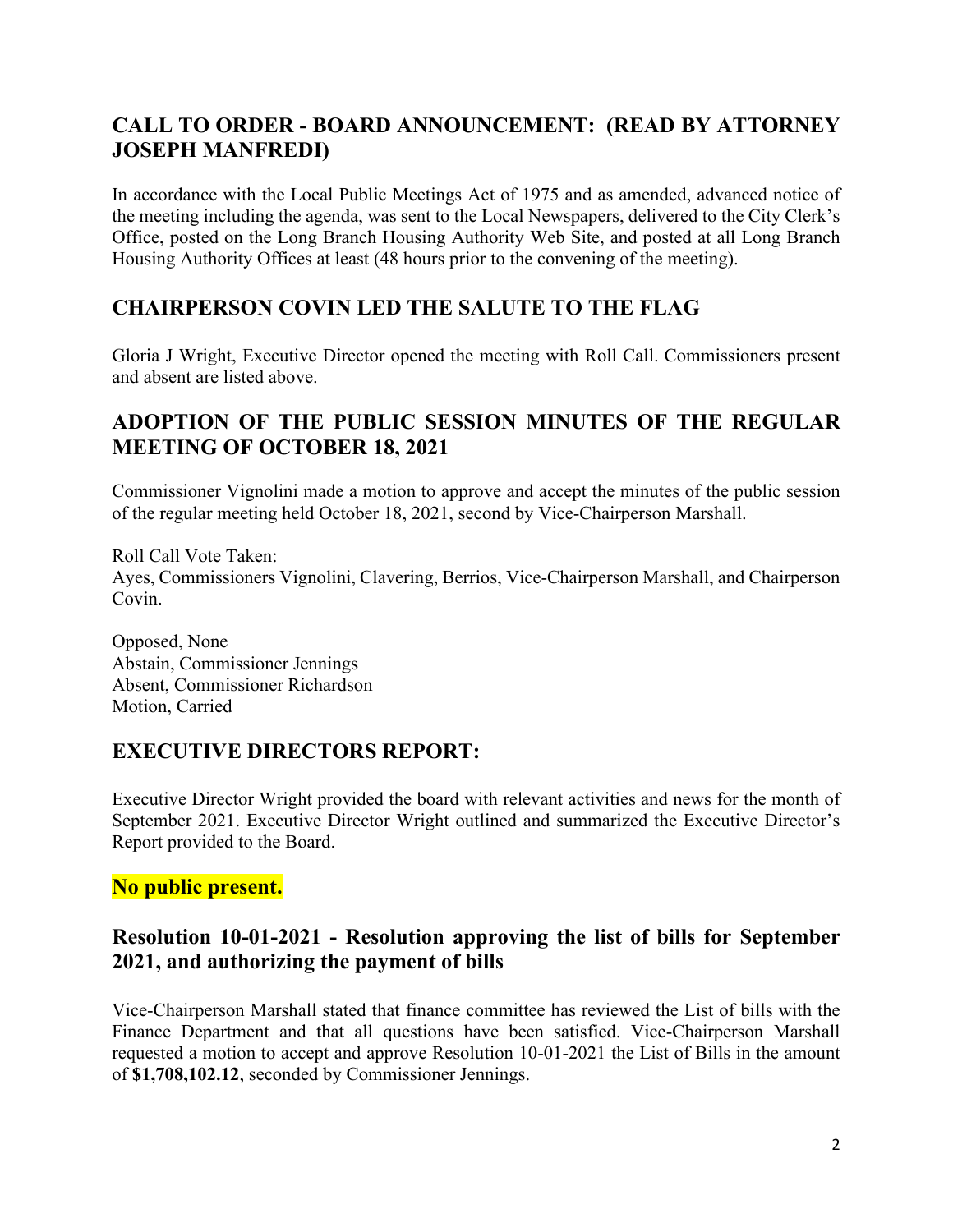Roll Call Vote Taken: Ayes, Commissioners Vignolini, Clavering, Berrios, Jennings, Vice-Chairperson Marshall, and Chairperson Covin.

Opposed, None Abstain, None Absent, Commissioner Richardson Motion, Carried

### **Resolution 10-02-2021 - Resolution approving the transaction, approving training, travel, and accommodations for the month of November 2021 for members of the Board of Commissioners Long Branch Housing Authority and staff to attend conferences and training**

Commissioner Jennings made a motion to approve and accept Resolution 10-02-2021, seconded by Vice-Chairperson Marshall.

Roll Call Vote Taken: Ayes, Commissioners Vignolini, Clavering, Berrios, Jennings, Vice-Chairperson Marshall, and Chairperson Covin.

Opposed, None Abstain, None Absent, Commissioner Richardson Motion, Carried

## **Resolution 10-03-2021 - Resolution approving the transaction, authorizing participation in the 125 Premium Only Plan for employees for CY2021, ratifying past actions**

Vice-Chairperson Marshall made a motion to approve and accept Resolution 10-03-2021, seconded by Commissioner Jennings.

Roll Call Vote Taken: Ayes, Commissioners Vignolini, Clavering, Berrios, Jennings, Vice-Chairperson Marshall, and Chairperson Covin.

Opposed, None Abstain, None Absent, Commissioner Richardson Motion, Carried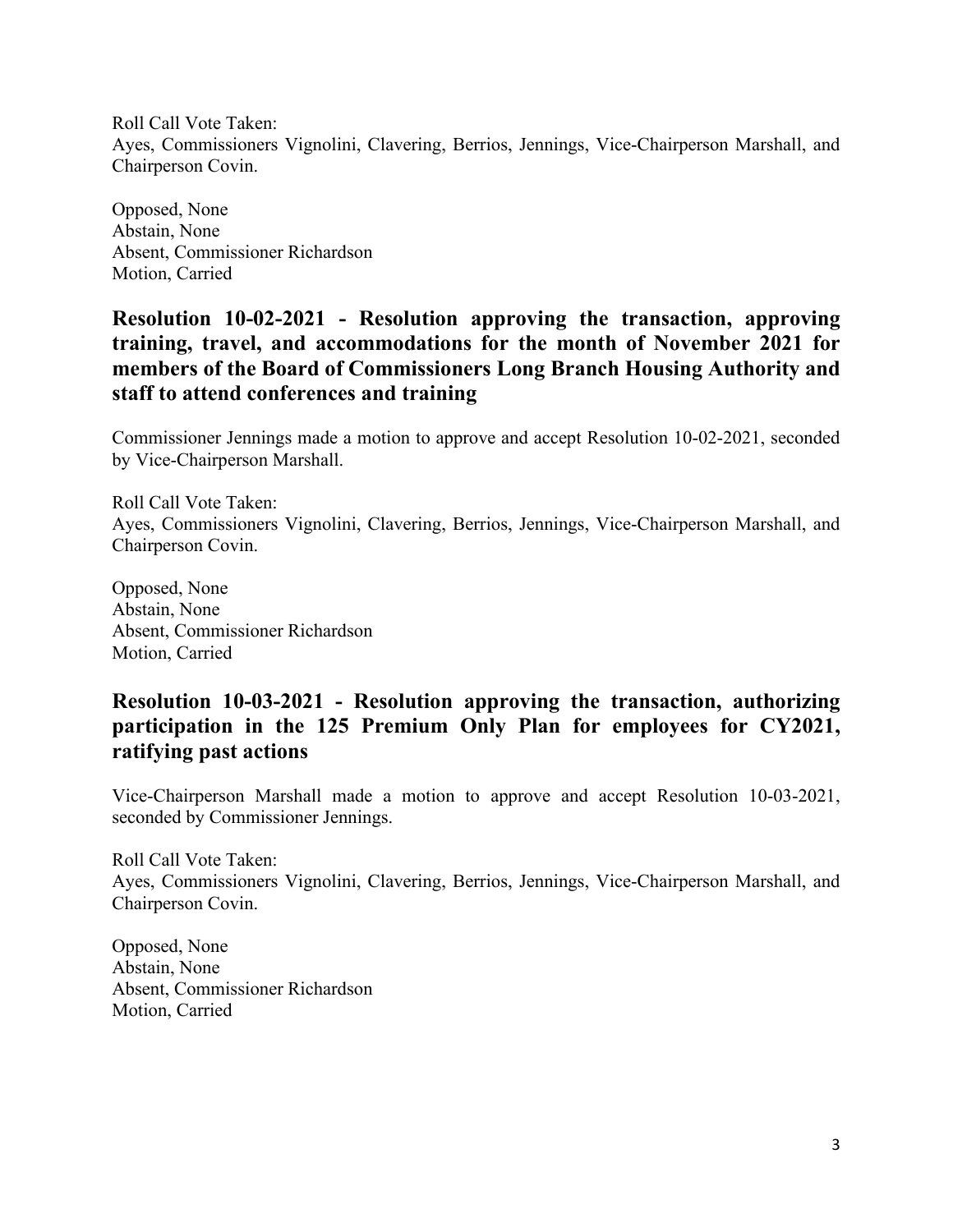# **Resolution 10-04-2021 - Resolution approving the transaction, authorizing participation in the 125 Premium Only Plan for employees in CY2022**

Commissioner Vignolini made a motion to approve and accept Resolution 10-04-2021, seconded by Commissioner Berrios.

Roll Call Vote Taken: Ayes, Commissioners Vignolini, Clavering, Berrios, Jennings, Vice-Chairperson Marshall, and Chairperson Covin.

Opposed, None Abstain, None Absent, Commissioner Richardson Motion, Carried

#### **Resolution 10-05-2021 - Resolution approving the transaction, authorizing a contract for general legal services, ratification of the contract term, authorizing an expenditure of funds in an amount not to exceed \$65,000.00, subject to appropriations**

Commissioner Jennings made a motion to approve and accept Resolution 10-05-2021, seconded by Commissioners Vignolini.

Roll Call Vote Taken: Ayes, Commissioners Vignolini, Clavering, Berrios, Jennings, Vice-Chairperson Marshall, and Chairperson Covin.

Opposed, None Abstain, None Absent, Commissioner Richardson Motion, Carried

### **Resolution 10-06-2021 - Resolution authorizing the transaction, authorizing a contract for on-call vehicle maintenance and repair services, authorizing an expenditure of funds in an amount not to exceed \$30,000.00 per year, subject to appropriations**

Commissioner Vignolini made a motion to approve and accept Resolution 10-06-2021, seconded by Commissioner Berrios.

Roll Call Vote Taken: Ayes, Commissioners Vignolini, Clavering, Berrios, Jennings, Vice-Chairperson Marshall, and Chairperson Covin.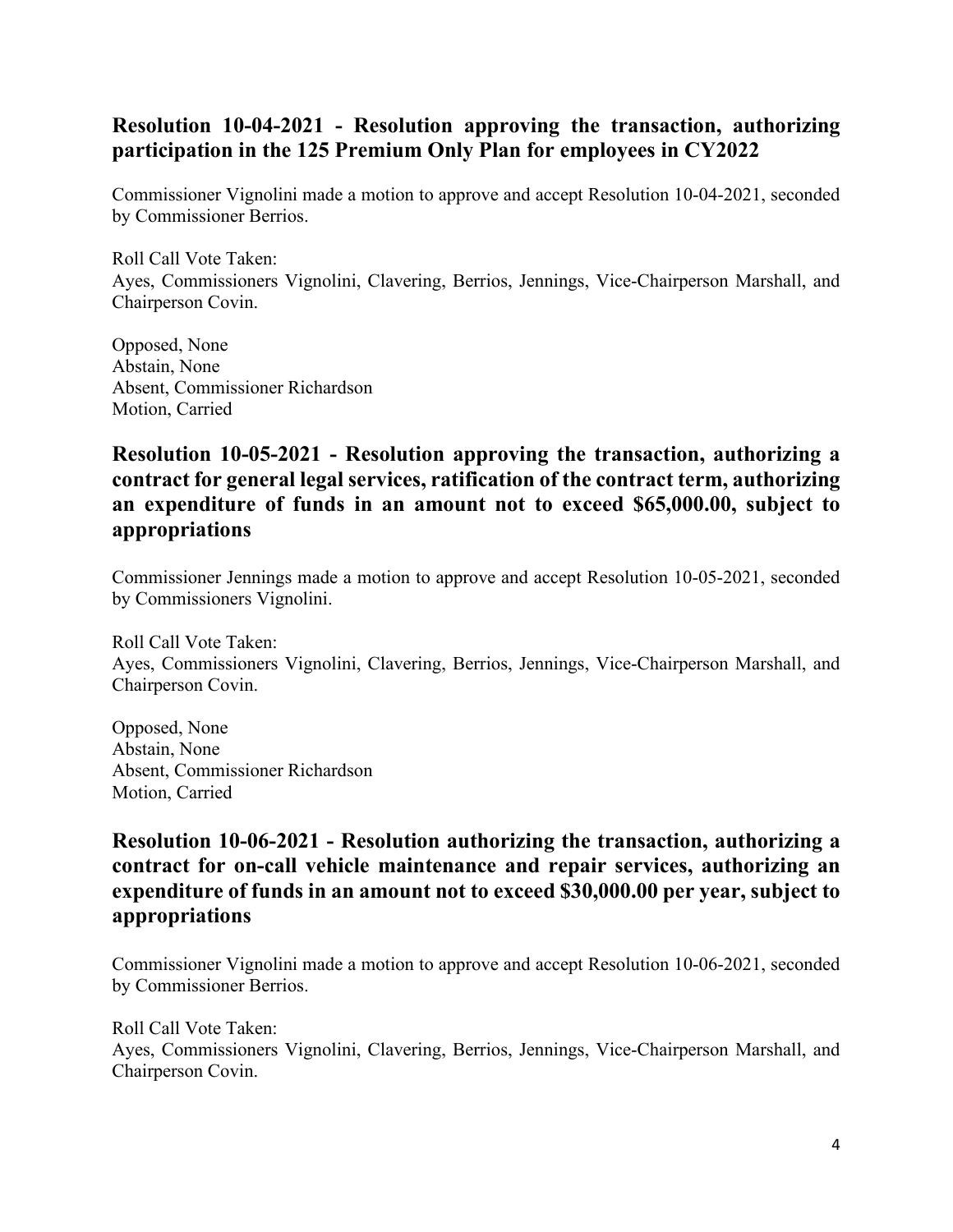Opposed, None Abstain, None Absent, Commissioner Richardson Motion, Carried

# **Resolution 10-07-2021 - Resolution authorizing the transaction, authorizing a contract for "On-Call" Electrical services, authorizing an expenditure of funds in an amount not to exceed \$25,000.00 per year, subject to appropriations**

Commissioner Jennings made a motion to approve and accept Resolution 10-07-2021, seconded by Commissioner Vignolini.

Roll Call Vote Taken: Ayes, Commissioners Vignolini, Clavering, Berrios, Jennings, Vice-Chairperson Marshall, and Chairperson Covin.

Opposed, None Abstain, None Absent, Commissioner Richardson Motion, Carried

## **Resolution 10-08-2021 - Resolution approving the transaction, amending resolution 08-07-2021, amending the lease with the City of Long Branch for the Adam "Bucky" James Community Center**

Commissioner Vignolini made a motion to approve and accept Resolution 10-08-2021, seconded by Vice-Chairperson Marshall

Roll Call Vote Taken: Ayes, Commissioners Vignolini, Clavering, Berrios, Jennings, Vice-Chairperson Marshall, and Chairperson Covin.

Opposed, None Abstain, None Absent, Commissioner Richardson Motion, Carried

**Resolution 10-09-2021 - Resolution authorizing a Closed Session of the Regular Meeting of the Board of Commissioners on October 18, 2021.**

**BOARD RESOLUTION NOT NEEDED; NO EXECUTIVE "CLOSED" SESSION NEEDED**